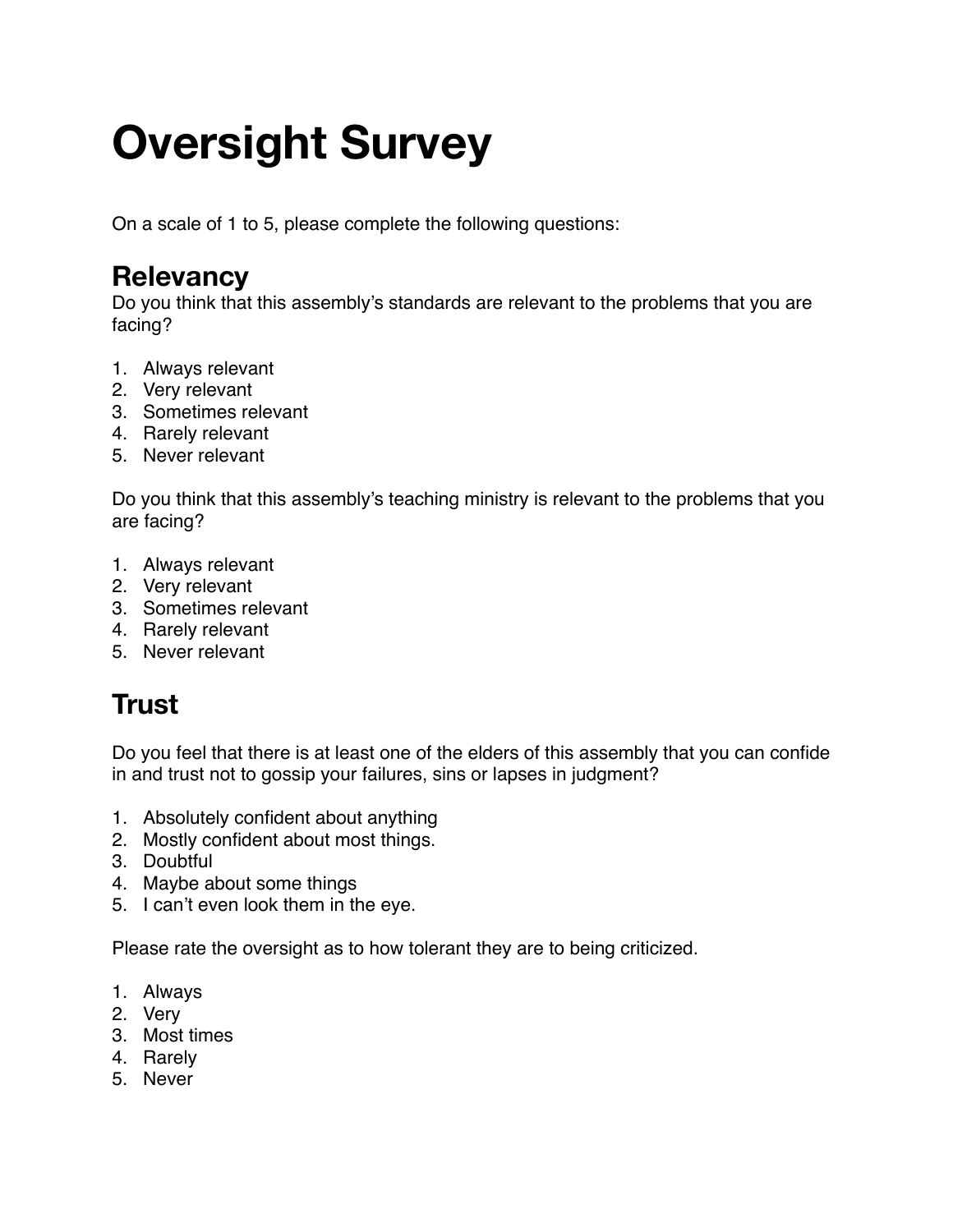Please rate the oversight as to how tolerant they are of those who criticize other believers, both within and outside of this assembly?

- 1. Always put a stop to it.
- 2. Most times try to stop it
- 3. Sometimes try to stop it
- 4. Way too tolerant
- 5. I don't think that they care

Please rate the oversight as to how approachable they are.

- 1. No problem approaching them
- 2. Most times they are very approachable
- 3. I get the feeling that they are too busy to bother with me.
- 4. They might be, if I get them in a good mood.
- 5. I wouldn't even think about it.

#### **Authentic Leadership**

This refers to the consistency of living according to the Biblical standards, especially those that we tend to emphasize.

Please rate the oversight as to the degree of authentic leadership.

- 1. No complaints
- 2. Most times they are consistent
- 3. I think that they are trying, but they have a few blind spots
- 4. They really need to look in the mirror first.
- 5. They are total hypocrites!

Please rate the oversight as to our willingness to admit to making mistakes.

- 1. Always willing
- 2. Most times willing
- 3. Not sure
- 4. Rarely willing
- 5. Never willing

#### **Fairness**

This refers to the degree of favoritism shown, the insistence of pushing certain positions or decisions on the believers and to the degree of transparency as to how we arrived at certain decisions.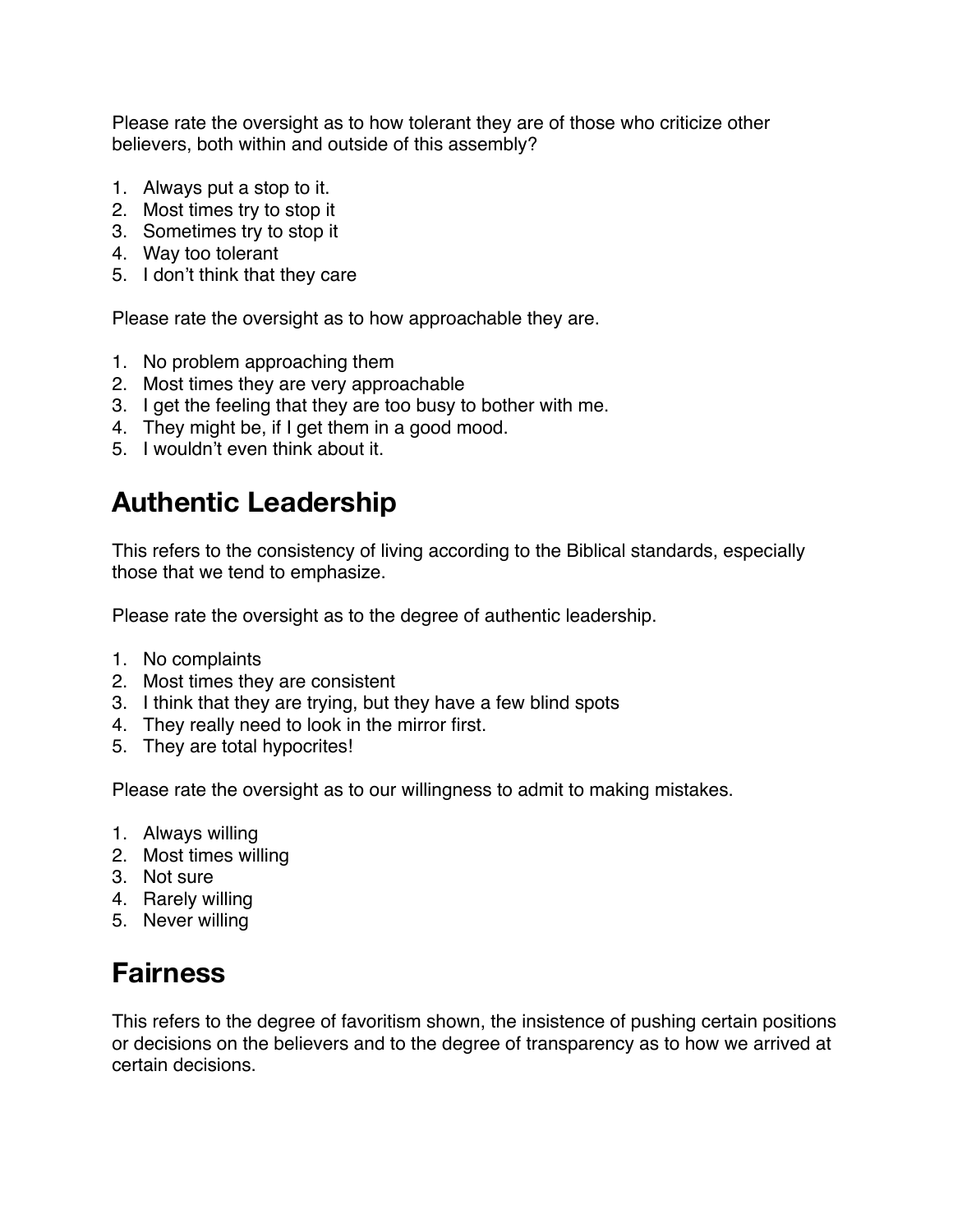How often is responsibility given to believers with no apparent gift tor that responsibility?

- 1. All of the time
- 2. Way too often
- 3. Just right
- 4. Not enough
- 5. Never

How often are decisions made that are without sufficient input from the fellowship?

- 1. Never
- 2. Sometimes
- 3. Most times
- 4. All of the time
- 5. Not sure

Do you often wonder at what criteria was used to come to a decision or position in this assembly?

- 1. Never, it is always explained clearly.
- 2. Most times we are clearly told
- 3. Once in a while they let us know
- 4. Very secretive
- 5. Not sure

Do you think that you are adequately informed about the decisions that are being made?

- 1. Never
- 2. Sometimes
- 3. Most times
- 4. All of the time
- 5. Not sure

# **Autonomy**

This refers to the degree to which uniformity is demanded vs. unanimity encouraged. In other words, we are instructed to be of the same mind (unanimous) concerning Christ. (1 Corinthians 1:10), yet there is also the recognition that we are allowed autonomy regarding our personal convictions (Romans 14)

To what degree does the oversight of this assembly demand conformity to rules beyond what the scripture teaches?

1. Always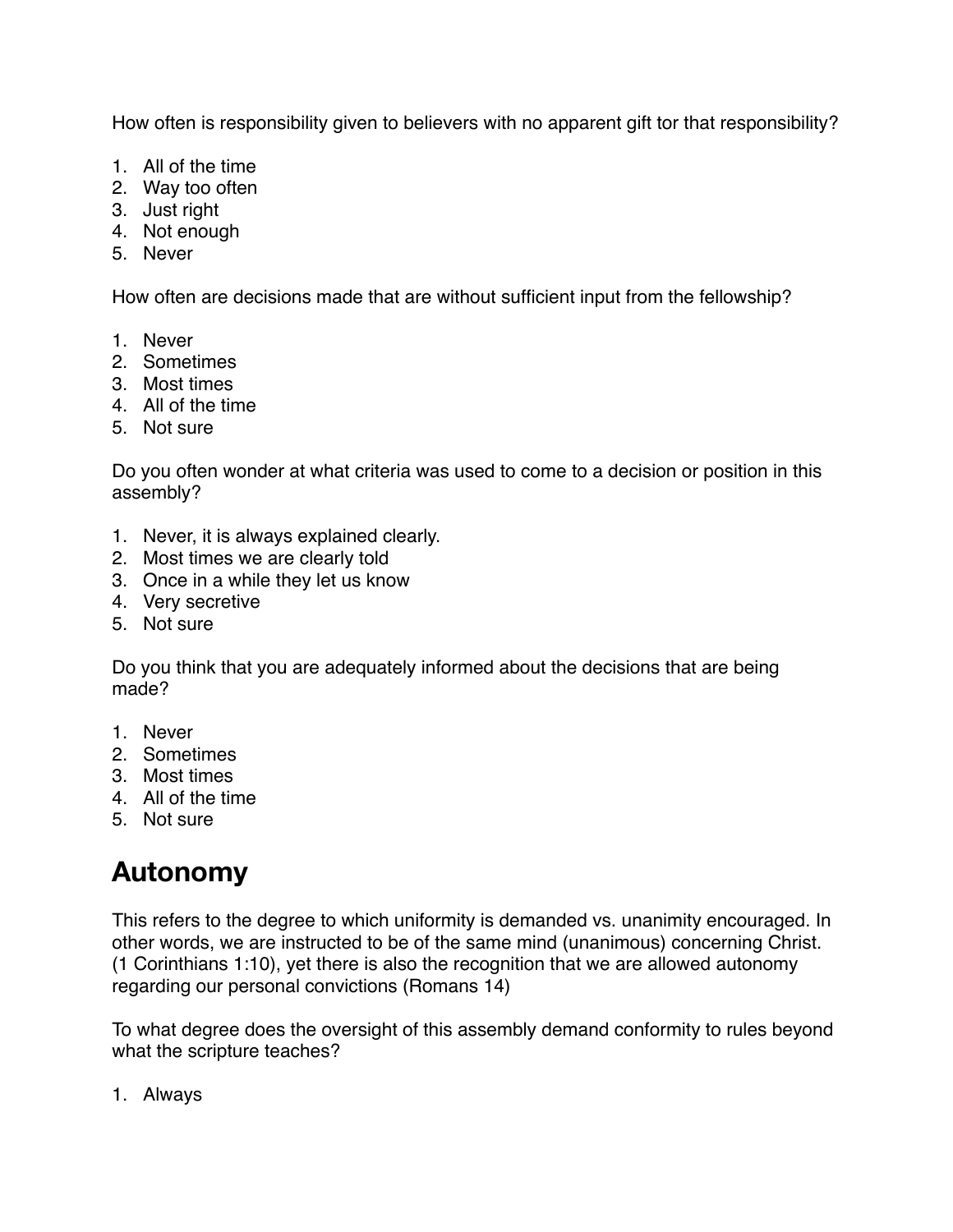- 2. Most times
- 3. Not sure
- 4. Sometimes
- 5. Never

How free do you feel to question or deviate from the teachings of the oversight?

- 1. Oppressive
- 2. Sometimes free
- 3. Not sure
- 4. Most times free
- 5. Always free

Is there clarity in what is taught between scriptural principle and personal preferences or convictions?

- 1. Never
- 2. Sometimes
- 3. Not always
- 4. Most times
- 5. Always

I feel free to express anger or fear at what is being taught from this assembly's platform.

- 1. I would never even try it
- 2. With a little courage, I would try it
- 3. Never felt the need to try it.
- 4. I could try and express myself without too much anxiety
- 5. I Always feel free to express myself

I feel free to share my personal convictions without criticism from the oversight

- 1. Never
- 2. It's Doubtful
- 3. Yes, about some things
- 4. Yes, about most things
- 5. Sure, No problem

## **Contributions**

This refers to your place in the assembly to make a meaningful contribution to its growth and sustenance.